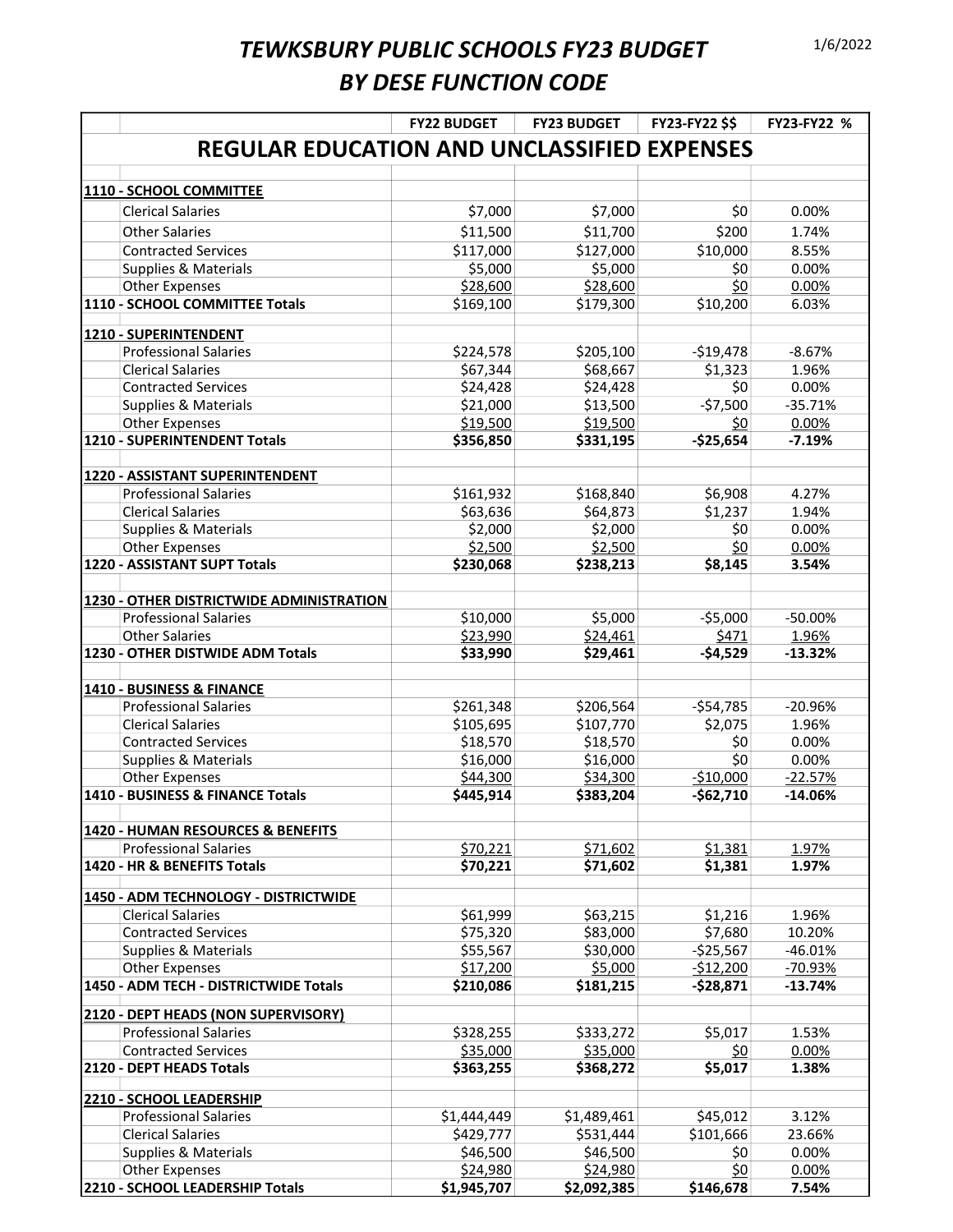|                                                                                  | <b>FY22 BUDGET</b>  | <b>FY23 BUDGET</b>  | FY23-FY22 \$\$    | FY23-FY22 %    |
|----------------------------------------------------------------------------------|---------------------|---------------------|-------------------|----------------|
| 2250 - ADM TECHNOLOGY & SUPPORT - SCHOOLS                                        |                     |                     |                   |                |
| Supplies & Materials                                                             | \$87,200            | \$50,000            | $-537,200$        | $-42.66%$      |
| 2250 - ADM TECH & SUPP - SCHOOLS Totals                                          | \$87,200            | \$50,000            | $-$37,200$        | $-42.66%$      |
|                                                                                  |                     |                     |                   |                |
| 2305 - TEACHERS, CLASSROOM                                                       |                     |                     |                   |                |
| <b>Professional Salaries</b>                                                     | \$18,025,002        | \$18,515,816        | \$490,815         | 2.72%          |
| 2305 - TEACHERS, CLASSROOM Totals                                                | \$18,025,002        | \$18,515,816        | \$490,815         | 2.72%          |
| 2324 - SUBSTITUTES, LONG TERM                                                    |                     |                     |                   |                |
| <b>Other Salaries</b>                                                            | \$121,000           | \$180,000           | \$59,000          | 48.76%         |
| 2324 - SUBSTITUTES, LONG TERM Totals                                             | \$121,000           | \$180,000           | \$59,000          | 48.76%         |
|                                                                                  |                     |                     |                   |                |
| 2325 - SUBSTITUTES, SHORT TERM                                                   |                     |                     |                   |                |
| <b>Other Salaries</b>                                                            | \$293,160           | \$325,560           | \$32,400          | 11.05%         |
| 2325 - SUBSTITUTES, SHORT TERM Totals                                            | \$293,160           | \$325,560           | \$32,400          | 11.05%         |
| 2330 - PARAPROFESSIONALS                                                         |                     |                     |                   |                |
| <b>Other Salaries</b>                                                            | \$492,079           | \$499,953           | \$7,874           | 1.60%          |
| 2330 - PARAPROFESSIONALS Totals                                                  | \$492,079           | \$499,953           | \$7,874           | 1.60%          |
|                                                                                  |                     |                     |                   |                |
| 2340 - LIBRARIANS/MEDIA CTR DIRECTORS                                            |                     |                     |                   |                |
| <b>Professional Salaries</b>                                                     | \$70,407            | \$77,658            | \$7,251           | 10.30%         |
| 2340 - LIBRARIANS Totals                                                         | \$70,407            | \$77,658            | \$7,251           | 10.30%         |
|                                                                                  |                     |                     |                   |                |
| 2352 - INSTRUCTIONAL COACHES                                                     |                     |                     |                   |                |
| <b>Professional Salaries</b>                                                     | \$439,779           | \$537,808           | \$98,029          | 22.29%         |
| <b>Supplies &amp; Materials</b>                                                  | \$6,000             | \$6,000             | <u>\$0</u>        | 0.00%          |
| 2352 - INSTRUCTIONAL COACHES Totals                                              | \$445,779           | \$543,808           | \$98,029          | 21.99%         |
|                                                                                  |                     |                     |                   |                |
| 2354 - STIPENDS FOR TEACHERS PROVIDING INSTRUCTIONAL COACHING                    |                     |                     |                   |                |
| <b>Professional Salaries</b>                                                     | \$119,120           | \$112,120           | $-57,000$         | $-5.88%$       |
| 2354 - STIPENDS FOR COACHING Totals                                              | \$119,120           | \$112,120           | $-$7,000$         | $-5.88%$       |
|                                                                                  |                     |                     |                   |                |
| 2356 - COSTS FOR INSTRUCTIONAL STAFF TO ATTEND PROF DEV<br><b>Other Expenses</b> | \$79,100            | \$79,100            |                   | 0.00%          |
| 2356 - COSTS TO ATTEND PROF DEV Totals                                           | \$79,100            | \$79,100            | <u>\$0</u><br>\$0 | 0.00%          |
|                                                                                  |                     |                     |                   |                |
| 2358 - OUTSIDE PROF DEV PROVIDERS FOR STAFF                                      |                     |                     |                   |                |
|                                                                                  |                     |                     |                   |                |
| <b>Contracted Services</b>                                                       | \$122,400           | \$122,400           | <u>\$0</u>        | 0.00%          |
| 2358 - OUTSIDE PD PROVIDERS Totals                                               | \$122,400           | \$122,400           | \$0               | 0.00%          |
|                                                                                  |                     |                     |                   |                |
| <b>2415 - OTHER INST MATERIALS (LIBRARIES)</b>                                   |                     |                     |                   |                |
| Supplies & Materials                                                             | \$38,000            | \$38,000            | \$0               | 0.00%          |
| <b>Other Expenses</b><br><b>2415 - LIBRARY MATERIALS</b>                         | \$8,150<br>\$46,150 | \$8,150<br>\$46,150 | \$0<br>\$0        | 0.00%<br>0.00% |
|                                                                                  |                     |                     |                   |                |
| 2420 - INSTRUCTIONAL EQUIPMENT                                                   |                     |                     |                   |                |
| <b>Contracted Services</b>                                                       | \$133,500           | \$133,500           | \$0               | 0.00%          |
| Supplies & Materials                                                             | \$133,500           | \$128,500           | $-55,000$         | $-3.75%$       |
| 2420 - INST EQUIPMENT Totals                                                     | \$267,000           | \$262,000           | $-$5,000$         | $-1.87%$       |
|                                                                                  |                     |                     |                   |                |
| 2430 - GENERAL CLASSROOM SUPPLIES                                                |                     |                     |                   |                |
| <b>Contracted Services</b>                                                       | \$25,000            | \$25,000            | \$0               | 0.00%          |
| Supplies & Materials                                                             | \$233,185           | \$213,185           | $-520,000$        | $-8.58%$       |
| 2430 - CLASSROOM SUPP Totals                                                     | \$258,185           | \$238,185           | $-$20,000$        | $-7.75%$       |
| <b>2440 - OTHER INSTRUCTIONAL SERVICES</b>                                       |                     |                     |                   |                |
| <b>Contracted Services</b>                                                       | \$105,000           | \$105,000           | \$0               | 0.00%          |
| Supplies & Materials                                                             | \$20,000            | \$20,000            | \$0               | 0.00%          |
| <b>Other Expenses</b>                                                            | \$2,500             | \$2,500             | <u>\$0</u>        | 0.00%          |
| 2440 - OTHER INST SERV Totals                                                    | \$127,500           | \$127,500           | \$0               | 0.00%          |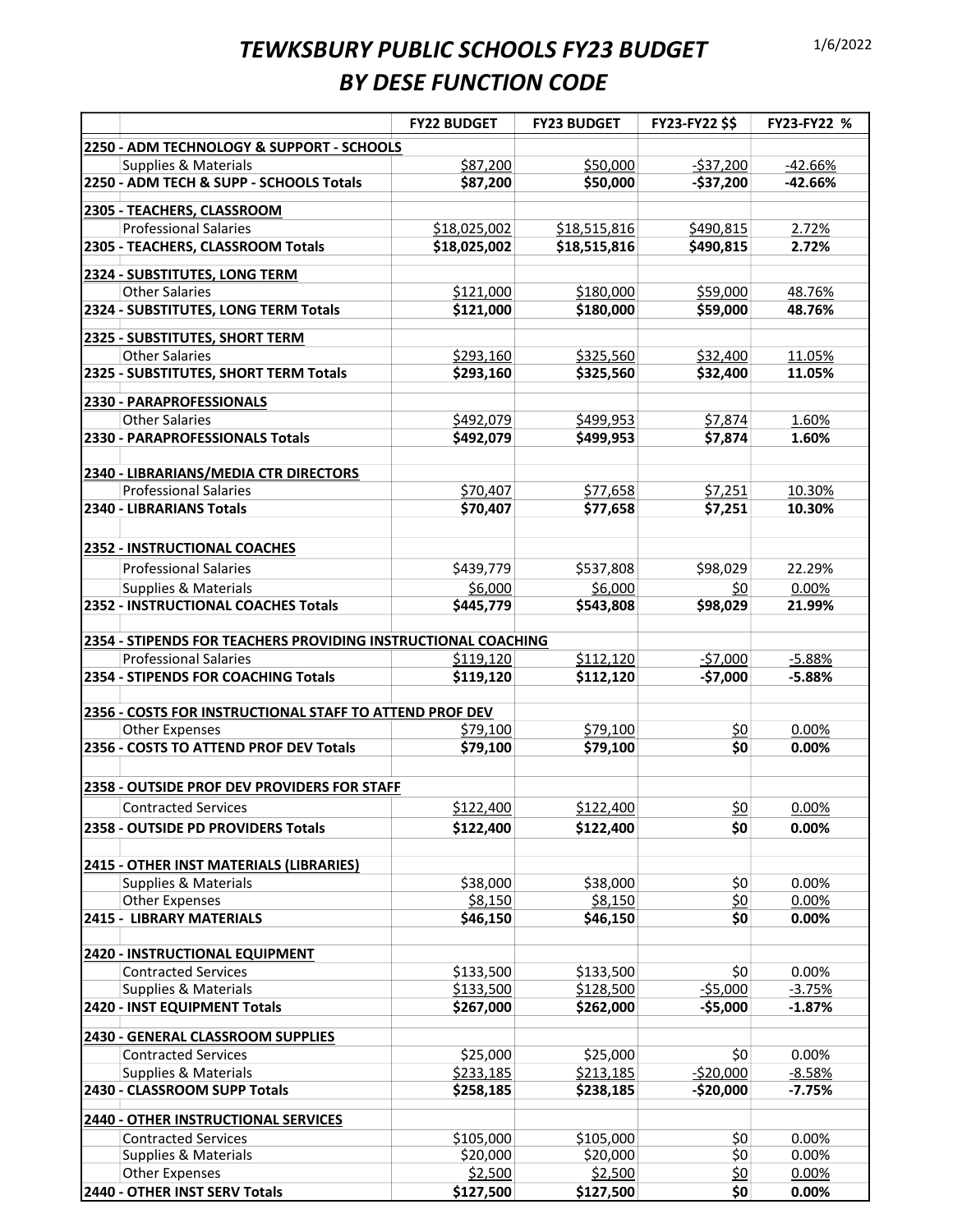|                                                               | <b>FY22 BUDGET</b>  | <b>FY23 BUDGET</b>  | <b>FY23-FY22 \$\$</b> | FY23-FY22 %    |  |
|---------------------------------------------------------------|---------------------|---------------------|-----------------------|----------------|--|
| 2451 - INSTRUCTIONAL HARDWARE - STUDENT & STAFF DEVICES       |                     |                     |                       |                |  |
| Supplies & Materials                                          | \$400,000           | \$400,000           | \$0                   | 0.00%          |  |
| Other Expenses                                                | \$8,000             | \$15,000            | \$7,000               | 87.50%         |  |
| 2451 - STUDENT & STAFF DEVICES Totals                         | \$408,000           | \$415,000           | \$7,000               | 1.72%          |  |
| 2453 - INSTRUCTIONAL HARDWARE - OTHER                         |                     |                     |                       |                |  |
| <b>Contracted Services</b>                                    | \$100,713           | \$125,000           | \$24,287              | 24.12%         |  |
| <b>Supplies &amp; Materials</b>                               | \$25,000            | \$10,000            | $-515,000$            | $-60.00%$      |  |
| 2453 - INSTR HARDWARE - OTHER Totals                          | \$125,713           | \$135,000           | \$9,287               | 7.39%          |  |
| 2455 - INSTRUCTIONAL SOFTWARE & OTHER INST MATERIALS          |                     |                     |                       |                |  |
| Contracted Services                                           | \$154,150           | \$145,273           | $-58,877$             | $-5.76%$       |  |
| Supplies & Materials                                          | \$22,593            | \$27,593            | \$5,000               | 22.13%         |  |
| 2455 - INST SOFTWARE & OTHER INST Totals                      | \$176,743           | \$172,866           | $-$3,877$             | $-2.19%$       |  |
| 2710 - GUIDANCE & ADJUSTMENT COUNSELORS                       |                     |                     |                       |                |  |
| <b>Professional Salaries</b>                                  | \$614,777           | \$637,058           | \$22,281              | 3.62%          |  |
| <b>Clerical Salaries</b>                                      | \$32,500            | \$46,619            | \$14,119              | 43.44%         |  |
| <b>Contracted Services</b>                                    | \$16,500            | \$38,500            | \$22,000              | 133.33%        |  |
| <b>Supplies &amp; Materials</b>                               | \$5,000             | \$2,000             | $-53,000$             | $-60.00%$      |  |
| 2710 - GUID & ADJ COUNSELORS Totals                           | \$668,777           | \$724,177           | \$55,400              | 8.28%          |  |
| 2720 - TESTING & ASSESSMENT                                   |                     |                     |                       |                |  |
| <b>Other Salaries</b>                                         | \$43,058            | \$43,884            | \$826                 | 1.92%          |  |
| <b>Supplies &amp; Materials</b>                               | \$53,485            | \$53,485            | <u>\$0</u>            | 0.00%          |  |
| 2720 - TESTING & ASSESSMENT Totals                            | \$96,543            | \$97,369            | \$826                 | 0.86%          |  |
| 2800 - PSYCHOLOGICAL SERVICES                                 |                     |                     |                       |                |  |
| <b>Professional Salaries</b>                                  | \$121,535           | \$124,300           | \$2,765               | 2.28%          |  |
| 2800 - PSYCH SERVICES Totals                                  | \$121,535           | \$124,300           | \$2,765               | 2.28%          |  |
| 3100 - ATTENDANCE & PARENT LIAISON SERVICES                   |                     |                     |                       |                |  |
| <b>Professional Salaries</b>                                  | \$5,543             | \$5,543             | \$0                   | 0.00%          |  |
| <b>3100 - ATTENDANCE SERVICES Totals</b>                      | \$5,543             | \$5,543             | \$0                   | 0.00%          |  |
|                                                               |                     |                     |                       |                |  |
| 3200 - MEDICAL/HEALTH SERVICES                                |                     |                     |                       |                |  |
| <b>Professional Salaries</b>                                  | \$597,231           | \$664,944           | \$67,713              | 11.34%         |  |
| <b>Other Salaries</b>                                         | \$20,000            | \$20,000            | \$0                   | 0.00%          |  |
| <b>Contracted Services</b><br><b>Supplies &amp; Materials</b> | \$6,500<br>\$14,000 | \$6,500<br>\$14,000 | \$0<br>\$0            | 0.00%<br>0.00% |  |
| 3200 - MEDICAL SERVICES Totals                                | \$637,731           | \$705,444           | \$67,713              | 10.62%         |  |
|                                                               |                     |                     |                       |                |  |
| <b>3300 - TRANSPORTATION SERVICES</b>                         |                     |                     |                       |                |  |
| <b>Professional Salaries</b>                                  | \$0                 | \$66,407            | \$66,407              | 100.00%        |  |
| <b>Other Salaries</b>                                         | \$25,000            | \$13,500            | $-$11,500$            | -46.00%        |  |
| <b>Contracted Services</b>                                    | \$1,764,190         | \$1,800,490         | \$36,300              | 2.06%          |  |
| 3300 - TRANSPORTATION Totals                                  | \$1,789,190         | \$1,880,397         | \$91,207              | 5.10%          |  |
| 3510 - ATHLETICS                                              |                     |                     |                       |                |  |
| <b>Professional Salaries</b>                                  | \$440,737           | \$442,547           | \$1,810               | 0.41%          |  |
| <b>Clerical Salaries</b>                                      | \$20,860            | \$21,260            | \$400                 | 1.92%          |  |
| <b>Other Salaries</b>                                         | \$83,548            | \$79,130            | $-54,418$             | $-5.29%$       |  |
| <b>Contracted Services</b>                                    | \$121,000           | \$115,500           | $-55,500$             | $-4.55%$       |  |
| Supplies & Materials                                          | \$75,246            | \$75,246            | \$0                   | 0.00%          |  |
| Other Expenses                                                | \$25,000            | \$20,000            | $-55,000$             | $-20.00%$      |  |
| 3510 - ATHLETICS Totals                                       | \$766,391           | \$753,683           | $-$12,708$            | $-1.66%$       |  |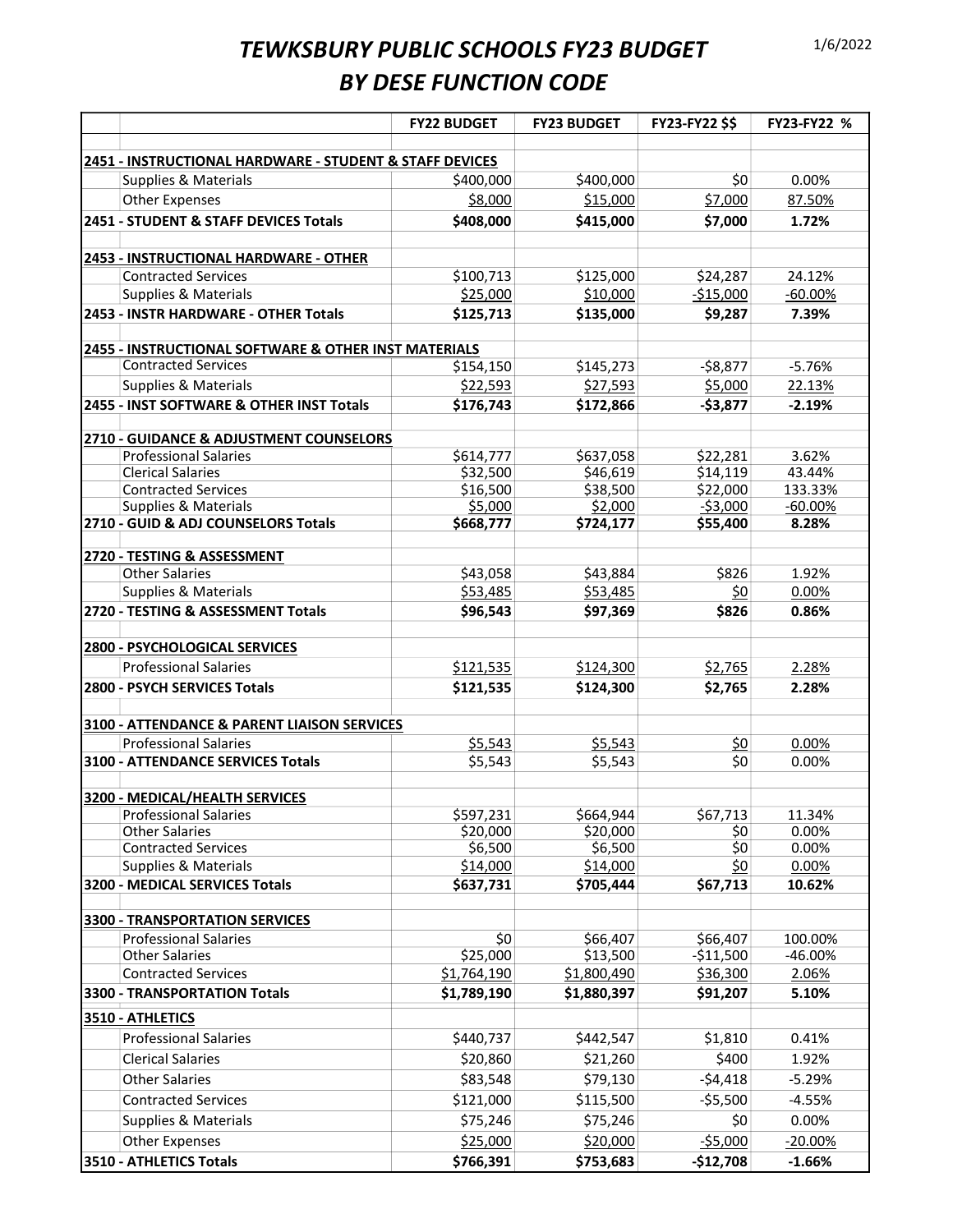|                                                                        | <b>FY22 BUDGET</b>      | <b>FY23 BUDGET</b> | <b>FY23-FY22 \$\$</b> | FY23-FY22 % |
|------------------------------------------------------------------------|-------------------------|--------------------|-----------------------|-------------|
| 3520 - OTHER STUDENT ACTIVITIES                                        |                         |                    |                       |             |
| <b>Other Salaries</b>                                                  | \$96,771                | \$80,083           | $-$16,688$            | $-17.24%$   |
| <b>Contracted Services</b>                                             | \$6,000                 | \$3,500            | $-52,500$             | $-41.67%$   |
| Other Expenses                                                         | \$4,000                 | \$2,000            | $-52,000$             | $-50.00%$   |
| 3520 - OTHER STUDENT ACTIVITIES Totals                                 | \$106,771               | \$85,583           | $-521,188$            | $-19.84%$   |
|                                                                        |                         |                    |                       |             |
| 3600 - SCHOOL SECURITY                                                 |                         |                    |                       |             |
| <b>Professional Salaries</b>                                           | \$236,619               | \$255,251          | \$18,631              | 7.87%       |
| 3600 - SCHOOL SECURITY Totals                                          | \$236,619               | \$255,251          | \$18,631              | 7.87%       |
|                                                                        |                         |                    |                       |             |
| <b>4110 - CUSTODIAL SERVICES</b>                                       |                         |                    |                       |             |
| <b>Other Salaries</b>                                                  | \$1,392,638             | \$1,445,025        | \$52,387              | 3.76%       |
| <b>Contracted Services</b>                                             | \$48,500                | \$45,000           | $-53,500$             | $-7.22%$    |
| <b>Supplies &amp; Materials</b>                                        | \$132,600               | \$132,600          | <u>\$0</u>            | 0.00%       |
| 4110 - CUSTODIAL SERVICES Totals                                       | \$1,573,738             | \$1,622,625        | \$48,887              | 3.11%       |
|                                                                        |                         |                    |                       |             |
| 4120 - HEATING OF BUILDINGS                                            |                         |                    |                       |             |
| <b>Contracted Services</b>                                             | \$200,000               | \$200,000          | \$0                   | 0.00%       |
| <b>Supplies &amp; Materials</b>                                        | \$2,000                 | \$2,000            | \$0                   | 0.00%       |
| Other Expenses                                                         | \$512,000               | \$513,500          | \$1,500               | 0.29%       |
| 4120 - HEATING OF BUILDINGS Totals                                     | \$714,000               | \$715,500          | \$1,500               | 0.21%       |
|                                                                        |                         |                    |                       |             |
| <b>4130 - UTILITY SERVICES</b>                                         |                         |                    |                       |             |
| <b>Contracted Services</b>                                             | \$818,300               | \$891,100          | \$72,800              | 8.90%       |
| 4130 - UTILITIES Totals                                                | \$818,300               | \$891,100          | \$72,800              | 8.90%       |
|                                                                        |                         |                    |                       |             |
| <b>4210 - MAINTENANCE OF GROUNDS</b>                                   |                         |                    |                       |             |
| <b>Contracted Services</b>                                             | \$77,000                | \$77,000           | \$0                   | 0.00%       |
| <b>Supplies &amp; Materials</b>                                        | \$25,000                | \$25,000           | \$0                   | 0.00%       |
| <b>Other Expenses</b>                                                  | \$3,500                 | \$4,000            | \$500                 | 14.29%      |
| 4210 - MAINTENANCE OF GROUNDS Totals                                   | \$105,500               | \$106,000          | \$500                 | 0.47%       |
|                                                                        |                         |                    |                       |             |
| <b>14220 - MAINTENANCE OF BUILDINGS</b>                                |                         |                    |                       |             |
| <b>Other Salaries</b>                                                  | \$597,533               | \$614,285          | \$16,752              | 2.80%       |
| <b>Contracted Services</b>                                             | \$366,800               | \$366,800          | \$0                   | 0.00%       |
| <b>Supplies &amp; Materials</b>                                        | \$140,000               | \$140,000          | \$0                   | 0.00%       |
| <b>Other Expenses</b><br><b>4220 - MAINTENANCE OF BUILDINGS Totals</b> | \$32,000<br>\$1,136,333 | \$36,000           | \$4,000               | 12.50%      |
|                                                                        |                         | \$1,157,085        | \$20,752              | 1.83%       |
| <b>4225 - BUILDING SECURITY SYSTEM</b>                                 |                         |                    |                       |             |
| <b>Contracted Services</b>                                             | \$35,000                | \$35,000           | <u>\$0</u>            | 0.00%       |
| 4225 - BUILDING SECURITY Totals                                        | \$35,000                | \$35,000           | \$0                   | 0.00%       |
|                                                                        |                         |                    |                       |             |
| 4230 - MAINTENANCE OF EQUIPMENT                                        |                         |                    |                       |             |
| <b>Contracted Services</b>                                             | \$1,000                 | \$1,000            | \$0                   | 0.00%       |
| 4230 - MAINT OF EQUIPMENT Totals                                       | \$1,000                 | \$1,000            | \$0                   | 0.00%       |
| 4400 - TECHNOLOGY INFRASTRUCTURE, MAINTENANCE & SUPPORT - SALARIES     |                         |                    |                       |             |
| <b>Professional Salaries</b>                                           | \$246,804               | \$258,726          | \$11,922              | 4.83%       |
| <b>Other Salaries</b>                                                  | \$151,474               | \$153,480          | \$2,006               | 1.32%       |
| 4400 - TECH SUPPORT - SALARIES Totals                                  | \$398,278               | \$412,206          | \$13,928              | 3.50%       |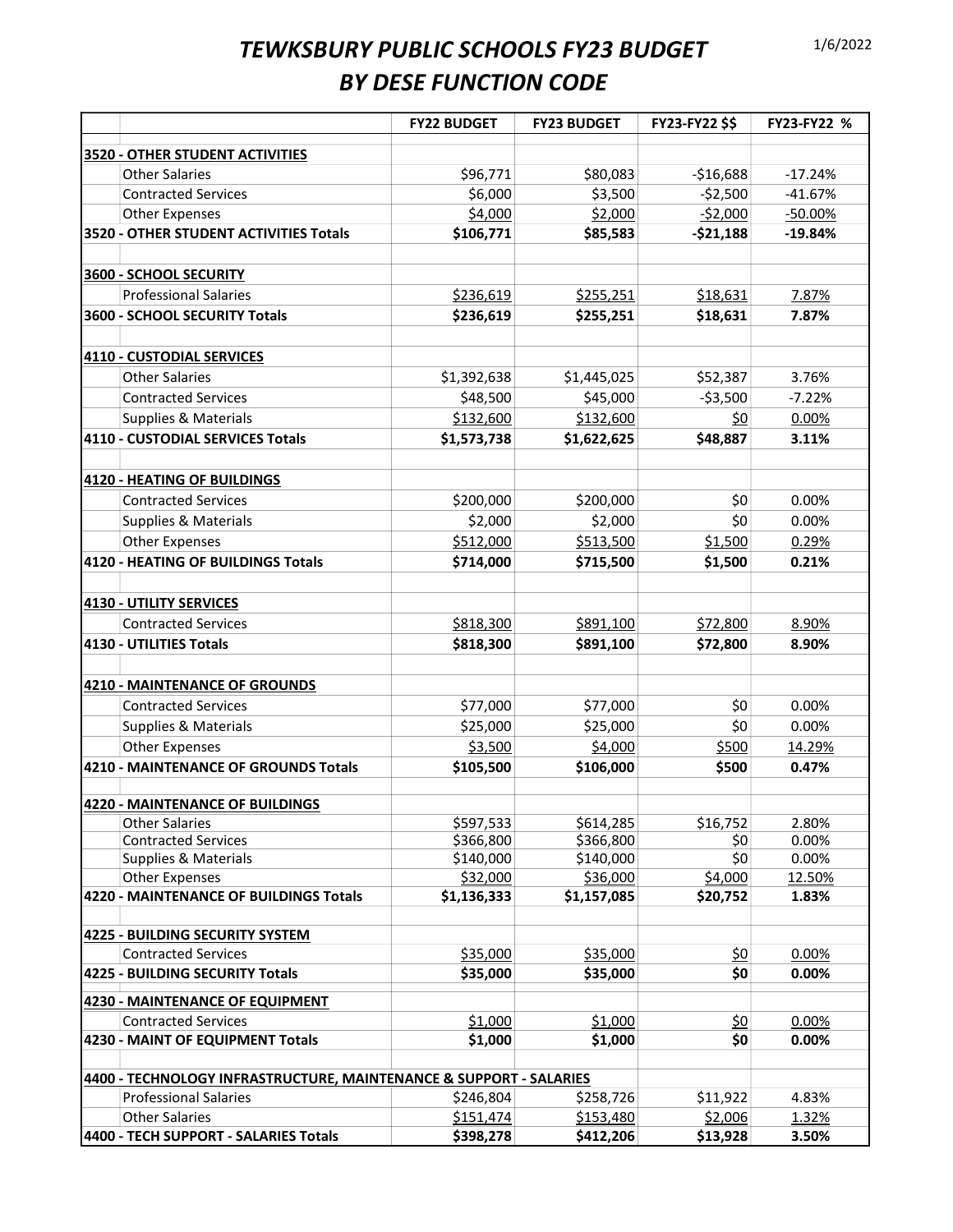|                                                                     | <b>FY22 BUDGET</b>                | <b>FY23 BUDGET</b>         | FY23-FY22 \$\$          | FY23-FY22 %          |
|---------------------------------------------------------------------|-----------------------------------|----------------------------|-------------------------|----------------------|
|                                                                     |                                   |                            |                         |                      |
| 4450 - TECHNOLOGY INFRASTRUCTURE, MAINTENANCE & SUPPORT - ALL OTHER |                                   |                            |                         |                      |
| <b>Contracted Services</b>                                          | \$63,803                          | \$85,000                   | \$21,197                | 33.22%               |
| Supplies & Materials                                                | \$30,000                          | \$30,000                   | \$0                     | 0.00%                |
| 4450 - TECH SUPPORT - ALL OTHER Totals                              | \$93,803                          | \$115,000                  | \$21,197                | 22.60%               |
| <b>5150 - EMPLOYEE SEPERATION COSTS</b>                             |                                   |                            |                         |                      |
| <b>Professional Salaries</b>                                        | \$76,000                          | \$61,420                   | $-$14,580$              | $-19.18%$            |
| 5150 - EMPLOYEE SEPERATION Totals                                   | \$76,000                          | \$61,420                   | $-514,580$              | $-19.18%$            |
|                                                                     |                                   |                            |                         |                      |
| 7400 - EQUIPMENT                                                    |                                   |                            |                         |                      |
| Supplies & Materials                                                | \$10,000                          | \$10,000                   | <u>\$0</u>              | 0.00%                |
| 7400 - EQUIPMENT                                                    | \$10,000                          | \$10,000                   | \$0                     | 0.00%                |
|                                                                     |                                   |                            |                         |                      |
| <b>REGULAR ED &amp; UNCALSSIFIED TOTALS</b>                         | \$34,480,780                      | \$35,536,645               | \$1,055,865             | 3.06%                |
|                                                                     |                                   |                            |                         |                      |
|                                                                     | <b>SPECIAL EDUCATION EXPENSES</b> |                            |                         |                      |
| 2110 - CURRICULUM DIRECTORS (SUPERVISORY)                           |                                   |                            |                         |                      |
| <b>Professional Salaries</b>                                        | \$351,226                         | \$397,606                  | \$46,381                | 13.21%               |
| <b>Clerical Salaries</b>                                            | \$289,036                         | \$297,143                  | \$8,107                 | 2.80%                |
| <b>Other Expenses</b>                                               | \$8,800                           | \$8,800                    | \$0                     | 0.00%                |
| 2110 - CURRICULUM DIRECTORS Totals                                  | \$649,062                         | \$703,549                  | \$54,487                | 8.39%                |
| 2120 - DEPARTMENT HEADS                                             |                                   |                            |                         |                      |
| <b>Other Expenses</b>                                               | \$5,600                           | \$5,600                    | <u>\$0</u>              | 0.00%                |
| 2120 - DEPARTMENT HEADS Totals                                      | \$5,600                           | \$5,600                    | \$0                     | 0.00%                |
| 2305 - TEACHERS, CLASSROOM                                          |                                   |                            |                         |                      |
| <b>Professional Salaries</b>                                        | \$3,686,928                       |                            |                         |                      |
| 2305 - TEACHERS, CLASSROOM Totals                                   | \$3,686,928                       | \$3,632,342<br>\$3,632,342 | -\$54,586<br>$-$54,586$ | $-1.48%$<br>$-1.48%$ |
|                                                                     |                                   |                            |                         |                      |
| 2320 - MEDICAL/THERAPEUTIC SERVICES                                 |                                   |                            |                         |                      |
| <b>Professional Salaries</b>                                        | \$2,146,818                       | \$2,165,643                | \$18,825                | 0.88%                |
| <b>Other Salaries</b><br><b>Contracted Services</b>                 | \$50,000<br>\$14,000              | \$50,000<br>\$14,000       | \$0<br>\$0              | 0.00%<br>0.00%       |
| Supplies & Materials                                                | \$10,000                          | \$10,000                   | <u>\$0</u>              | 0.00%                |
| 2320 - MEDICAL/THERAPEUTIC Totals                                   | \$2,220,818                       | \$2,239,643                | \$18,825                | 0.85%                |
|                                                                     |                                   |                            |                         |                      |
| 2325 - SUBSTITUTES, SHORT TERM                                      |                                   |                            |                         |                      |
| <b>Other Salaries</b>                                               | \$26,100                          | \$14,500                   | $-511,600$              | -44.44%              |
| 2325 - SUBSTITUTES, SHORT TERM Totals                               | \$26,100                          | \$14,500                   | $-$11,600$              | $-44.44%$            |
| 2330 - PARAPROFESSIONALS                                            |                                   |                            |                         |                      |
| <b>Other Salaries</b>                                               | \$1,415,232                       | \$1,452,991                | \$37,759                | 2.67%                |
| <b>Contracted Services</b>                                          | \$1,450,000                       | \$1,450,000                | \$0                     | 0.00%                |
| 2330 - PARAPROFESSIONALS Totals                                     | \$2,865,232                       | \$2,902,991                | \$37,759                | 1.32%                |
|                                                                     |                                   |                            |                         |                      |
| 2420 - INSTRUCTIONAL EQUIPMENT                                      |                                   |                            |                         |                      |
| <b>Contracted Services</b>                                          | \$1,803                           | \$1,803                    | \$0                     | 0.00%                |
| <b>Supplies &amp; Materials</b>                                     | \$19,000                          | \$19,000                   | <u>\$0</u>              | 0.00%                |
| 2420 - INST EQUIPMENT Totals                                        | \$20,803                          | \$20,803                   | \$0                     | 0.00%                |
| 2430 - GENERAL CLASSROOM SUPPLIES                                   |                                   |                            |                         |                      |
| <b>Supplies &amp; Materials</b>                                     | \$51,909                          | \$51,909                   | <u>\$0</u>              | 0.00%                |
| 2430 - CLASSROOM SUPPLIES Totals                                    | \$51,909                          | \$51,909                   | \$0                     | 0.00%                |
|                                                                     |                                   |                            |                         |                      |